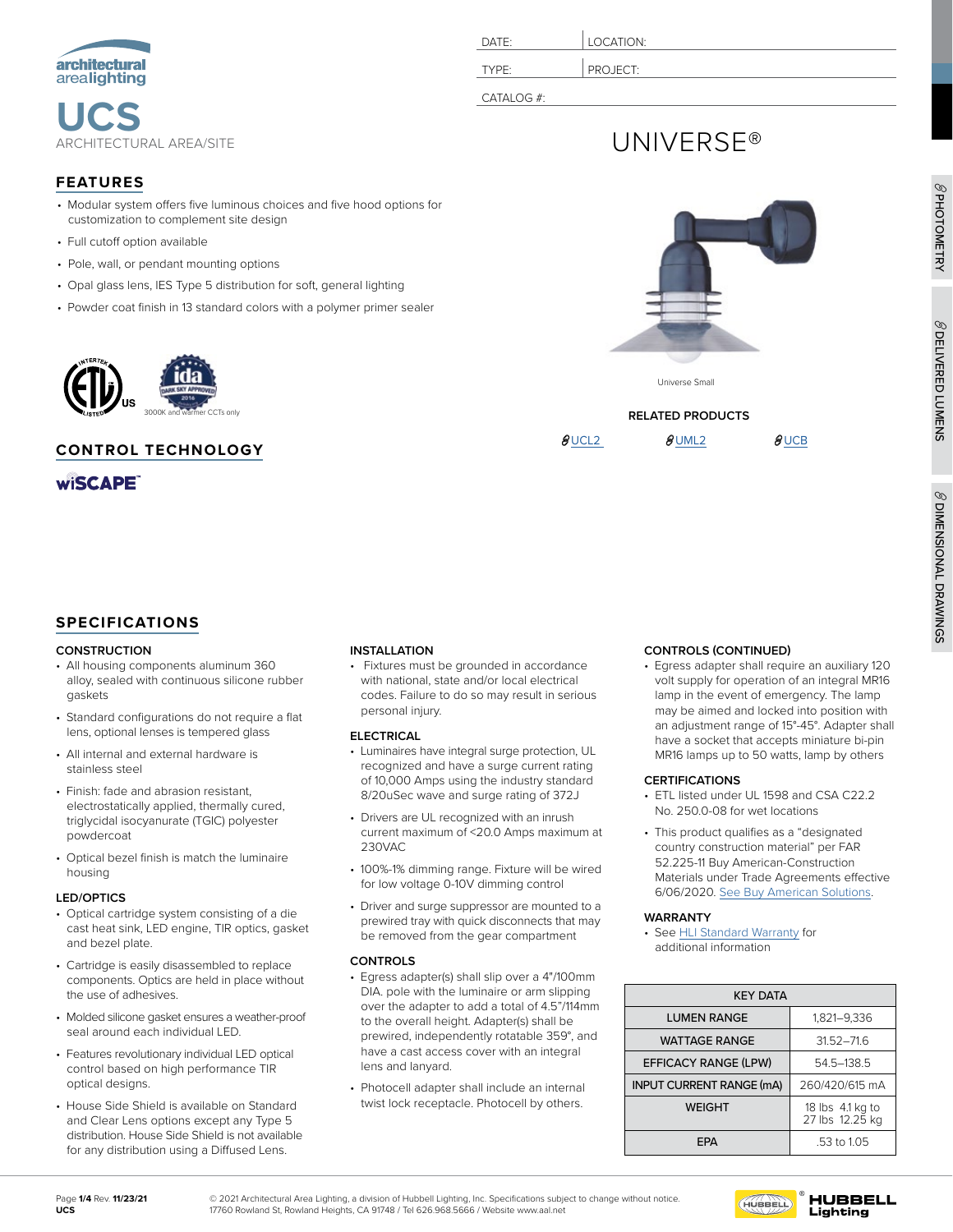| architectural<br>arealighting |                                |
|-------------------------------|--------------------------------|
| UGS                           |                                |
|                               | <b>ARCHITECTURAL AREA/SITE</b> |

| DATE:      | LOCATION: |
|------------|-----------|
| TYPE:      | PROJECT:  |
| CATALOG #: |           |

# **ORDERING GUIDE**

**CATALOG #**

### **HOUSING**

| <b>UCS</b>                   |                                                                                                                                                                                                                                                                                                                                       |                                                                                                                                                                                                                                                           |                                                                                                                                                                       |                                                                                                                                                                                                                                   |                                  |                                                                                                                   |                                                                                                                                                                        |                                                                                                                                                                                                                                                                                                                                                |
|------------------------------|---------------------------------------------------------------------------------------------------------------------------------------------------------------------------------------------------------------------------------------------------------------------------------------------------------------------------------------|-----------------------------------------------------------------------------------------------------------------------------------------------------------------------------------------------------------------------------------------------------------|-----------------------------------------------------------------------------------------------------------------------------------------------------------------------|-----------------------------------------------------------------------------------------------------------------------------------------------------------------------------------------------------------------------------------|----------------------------------|-------------------------------------------------------------------------------------------------------------------|------------------------------------------------------------------------------------------------------------------------------------------------------------------------|------------------------------------------------------------------------------------------------------------------------------------------------------------------------------------------------------------------------------------------------------------------------------------------------------------------------------------------------|
| Housing                      | Luminous / Hood                                                                                                                                                                                                                                                                                                                       |                                                                                                                                                                                                                                                           |                                                                                                                                                                       |                                                                                                                                                                                                                                   | <b>Lamp Ballast</b>              |                                                                                                                   | Finish                                                                                                                                                                 |                                                                                                                                                                                                                                                                                                                                                |
| <b>UCS</b><br>Universe Small | No Luminous & Hood<br><b>ANG</b><br><b>BEL</b><br><b>FLR</b><br><b>SKB</b><br><b>STR</b><br>Luminous & Hood<br><b>Luminous Rings</b><br><b>LUM-ANG</b><br>LUM-BEL<br>LUM-FLR<br><b>LUM-SKB</b><br><b>LUM-STR</b><br><b>Luminous Windows</b><br><b>WND-ANG</b><br><b>WND-BEL</b><br><b>WND-FLR</b><br><b>WND-SKB</b><br><b>WND-STR</b> | Angled<br>Bell<br>Flared<br>Skirted<br>Straight<br>Luminous Angled<br>Luminous Bell<br>Luminous Flared<br>Luminous Skirted<br>Luminous Straight SR-STR<br>Windows Angled<br>Windows Bell<br>Windows Flared<br>Windows Skirted<br>Windows Straight VSL-STR | <b>Solid Rings</b><br><b>SR-ANG</b><br><b>SR-BEL</b><br><b>SR-FLR</b><br><b>SR-SKB</b><br><b>Vertical Slots</b><br><b>VSL-BEL</b><br><b>VSL-FLR</b><br><b>VSL-SKB</b> | Solid Angled<br>Solid Bell<br>Solid Flared<br>Solid Skirted<br>Solid Straight<br><b>VSL-ANG</b> Vertical Slots Angled<br>Vertical Slots Bell<br>Vertical Slots Flared<br><b>Vertical Slots Skirted</b><br>Vertical Slots Straight | 12LED-WW<br>12LED-NW<br>12LED-BW | 3000K, 70CRI, 32W,<br>120-277 volts<br>4000K, 70CRI, 32W.<br>120-277 volts<br>5000K, 70CRI, 32W,<br>120-277 volts | <b>BLS</b><br><b>BLT</b><br><b>DBS</b><br><b>DBT</b><br><b>GTT</b><br>LGS<br>LGT<br><b>PSS</b><br><b>VGT</b><br><b>WHS</b><br><b>WHT</b><br><b>Color Options</b><br>cc | <b>Black Gloss Smooth</b><br><b>Black Matte Textured</b><br>Dark Bronze Gloss Smooth<br>Dark Bronze Matte Textured<br>Graphite Matte Textured<br>Light Gray Gloss Smooth<br>Light Gray Matte Textured<br>Platinum Silver Gloss Smooth<br>Verde Green Matte Textured<br>White Gloss Smooth<br>White Matte Textured<br>Custom Color <sup>1</sup> |

| <b>Optionall - Internal</b>                                                   |                               |                                                                                   | Mounting (Must choose one)                                              |  |  |
|-------------------------------------------------------------------------------|-------------------------------|-----------------------------------------------------------------------------------|-------------------------------------------------------------------------|--|--|
| <b>SLC</b><br>Internal sleeve to block light when<br>luminous element choosen |                               | Wall Mount (Integral ballast. Uses the mounting plate<br>with a prewired ballast) |                                                                         |  |  |
| <b>FCO</b>                                                                    | Fulll cutoff shield. Replaces | WCV                                                                               | Curved Arm                                                              |  |  |
|                                                                               | luminous element              | WST                                                                               | Straight Arm                                                            |  |  |
|                                                                               |                               | Pendant Mount (48"/12 20mm stem)                                                  |                                                                         |  |  |
|                                                                               |                               | <b>PMS</b>                                                                        | Swivel fits over a standard octogonal j-box.<br>Remote ballast required |  |  |
|                                                                               |                               | <b>SBE</b>                                                                        | Surface mounted ballast enclosure                                       |  |  |

**Example:** UCS-WND-FLR-12LED-NW-BLS-COP-WCV

Notes:

1 Consult factory for custom color, marine and corrosive finish options

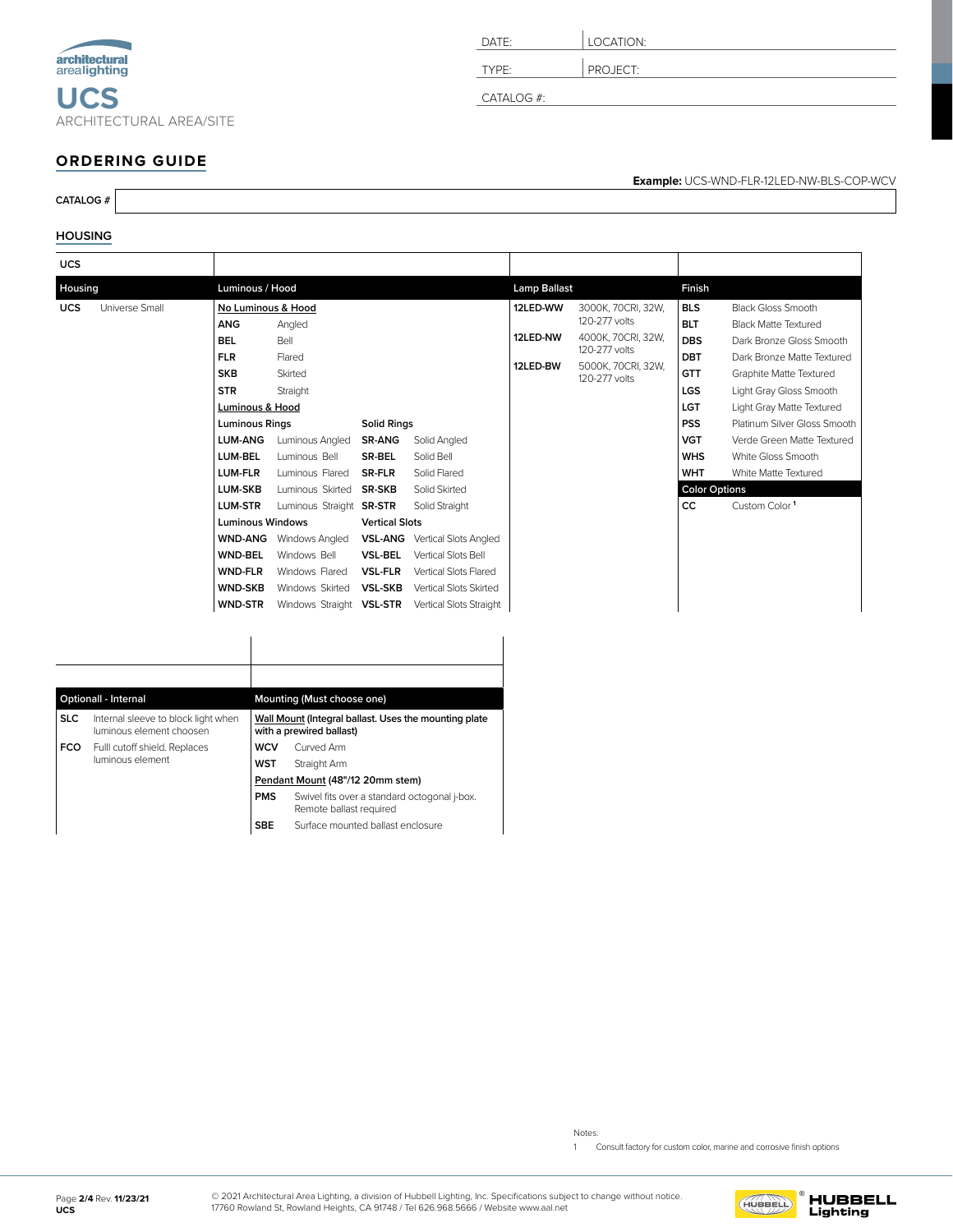<span id="page-2-0"></span>

| DATE:      | LOCATION: |
|------------|-----------|
| TYPE:      | PROJECT:  |
| CATALOG #: |           |

# **DIMENSIONS**

| HOOD                         | <b>NO LUMINOUS</b>            | <b>4 LUMIOUS</b><br>WINDOW (WIN) | <b>SOLID RINGS (SR)</b><br><b>VERTICAL SLOTS</b><br>(VSL) |                                                  | <b>LUMIOUS RINGS</b><br>(LUM) |
|------------------------------|-------------------------------|----------------------------------|-----------------------------------------------------------|--------------------------------------------------|-------------------------------|
| <b>ANG</b>                   |                               |                                  |                                                           | <b>TINUITI</b>                                   |                               |
| DIA: 15"/380mm               | HT: 12.75"/325mm<br>EPA: 0.29 | HT: 12.75"/325mm<br>EPA: 0.31    | HT: 13.5"/340mm<br>EPA: 0.32                              | HT: 12.75"/325mm<br>EPA: 0.31                    | HT: 13.5"/340mm<br>EPA: 0.29  |
| <b>BEL</b><br>DIA: 15"/380mm | HT: 12.75"/325mm<br>EPA: 0.30 | HT: 12.75"/325mm<br>EPA: 0.34    | HT: 13"/330mm<br>EPA: 0.34                                | TIMM<br>HT: 12.75"/325mm<br>EPA: 0.34            | HT: 13"/330mm<br>EPA: 0.33    |
| <b>FLR</b><br>DIA: 15"/380mm | HT: 12.75"/325mm<br>EPA: 0.28 | HT: 12.75"/325mm<br>EPA: 0.30    | HT: 13"/330mm<br>EPA: 0.30                                | <b>HIIIIIII</b><br>HT: 12.75"/325mm<br>EPA: 0.30 | HT: 13"/330mm<br>EPA: 0.28    |
| <b>STR</b><br>DIA: 16"/405mm | HT: 12.75"/325mm<br>EPA: 0.27 | HT: 12.75"/325mm<br>EPA: 0.28    | HT: 12.75"/325mm<br>EPA: 0.28                             | <b>TIMOTION</b><br>HT: 12.75"/325mm<br>EPA: 0.28 | HT: 12.75"/325mm<br>EPA: 0.27 |
| <b>SKB</b><br>DIA: 15"/380mm | HT: 13"/330mm<br>EPA: 0.38    | ╥<br>HT: 16"/405mm<br>EPA: 0.43  | HT: 16"/405mm<br>EPA: 0.43                                | non<br>HT: 16"/405mm<br>EPA: 0.43                | HT: 15"/380mm<br>EPA: 0.41    |